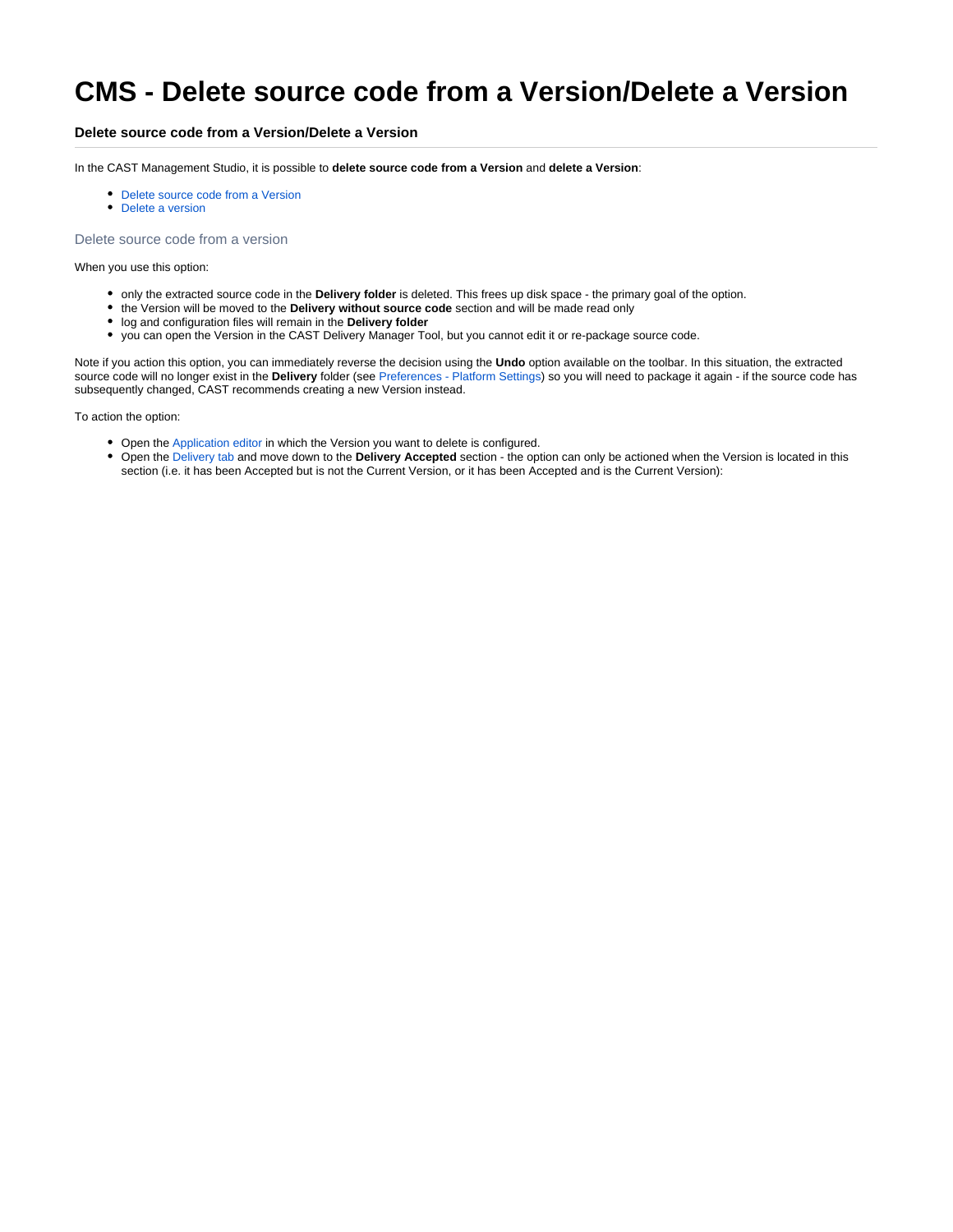| ▼ Versions in the Delivery folder              |                                                  |                     |                         |                         |  |  |
|------------------------------------------------|--------------------------------------------------|---------------------|-------------------------|-------------------------|--|--|
| Not delivered                                  | ₩ ×                                              |                     |                         |                         |  |  |
| <b>Version Name</b>                            |                                                  | <b>Version Date</b> | <b>Previous Version</b> |                         |  |  |
| Delivery done                                  | <b>防由合甲X</b>                                     |                     |                         |                         |  |  |
| <b>Version Name</b>                            |                                                  | <b>Version Date</b> | <b>Previous Version</b> |                         |  |  |
| Delivery accepted<br>۳Ý<br><b>Version Name</b> | 静全甲= <sup>×</sup> ×<br><b>Is Current Version</b> |                     | <b>Version Date</b>     | <b>Previous Version</b> |  |  |
| V <sub>2</sub>                                 | $\blacktriangledown$ true                        |                     | 05/02/14 01:00          | V1                      |  |  |
| Delivery without source code of X              |                                                  |                     |                         |                         |  |  |
| <b>Version Name</b>                            | <b>Is Current Version</b>                        |                     | <b>Version Date</b>     | <b>Previous Version</b> |  |  |
| VI                                             | false                                            |                     | 05/02/14                |                         |  |  |
|                                                |                                                  |                     |                         |                         |  |  |

Select the **Version** and click the button (or right click the Version and select **Delete source code from Delivery**) The Version's source code will then be deleted and the Version will be moved to to the **Delivery without source code** section and will become read-only. Delivery Managers will no longer be able to work with the Version:

| Is Current Version | <b>Version Date</b> | <b>Previous Version</b> |
|--------------------|---------------------|-------------------------|
| false              | 05/02/14            |                         |
|                    |                     |                         |
|                    |                     |                         |

## Delete a version

When a version is **deleted**:

- All references to the Version are **permanently** deleted this includes extracted source code, logs and configuration files in the **Delivery folder**
- This option cannot be reversed.

**N**<sup>x</sup> Delivery without source code **out** 

## To delete a Version:

• Open the [Application editor](https://doc.castsoftware.com/display/DOC83/CMS+-+Application+editor) in which the Version you want to delete is configured.